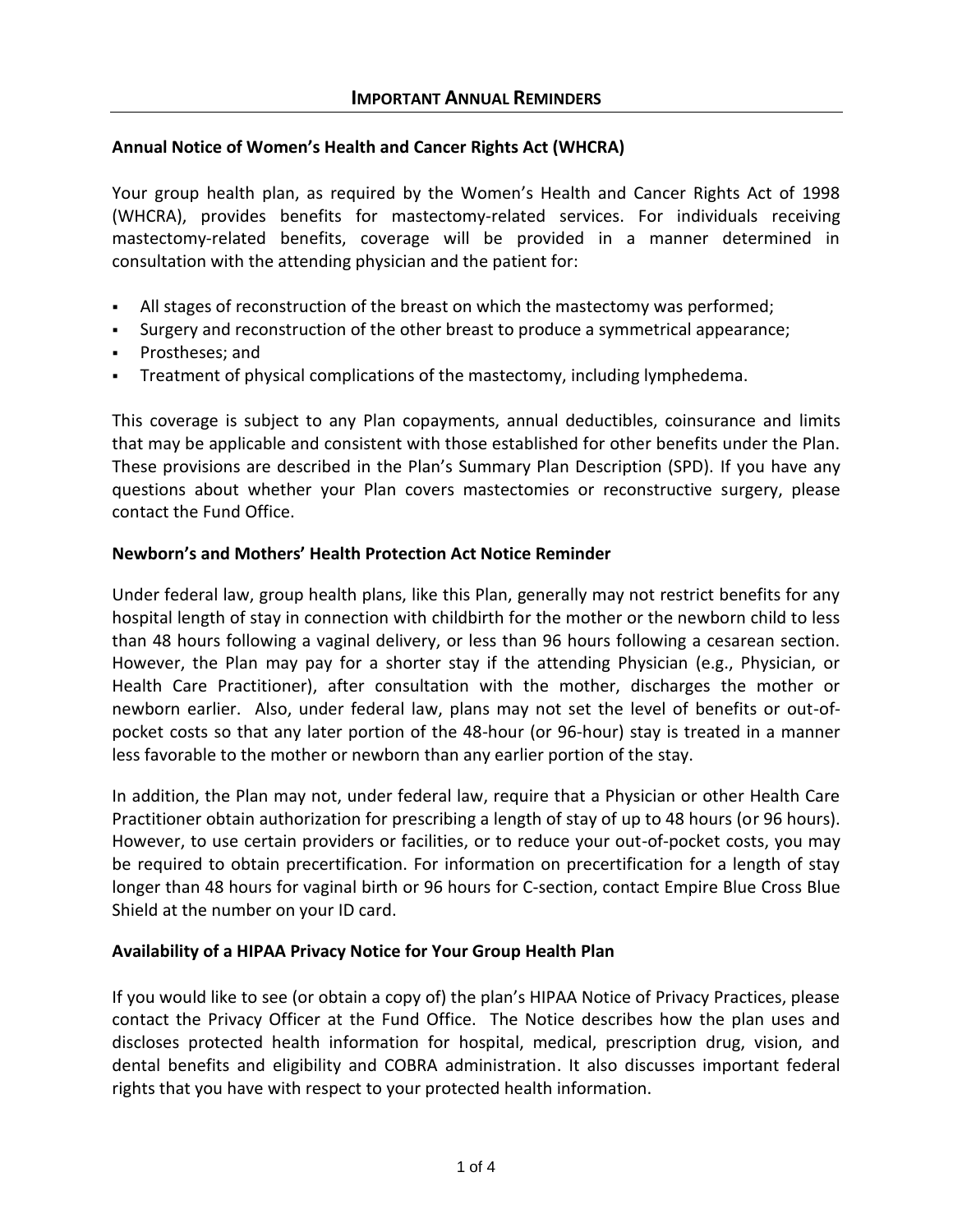## **Medicare Notice of Creditable Coverage**

If you or your eligible dependents are currently Medicare eligible, or will become Medicare eligible during the next 12 months, you need to be sure that you understand that the prescription drug coverage is creditable (as valuable as Medicare's prescription drug coverage). A copy of the Fund's notice is attached to this document.

## **Summary of Benefits and Coverage (SBC)**

The Summary of Benefits and Coverage (SBC) is required by the Affordable Care Act (ACA) to be sent to you every year. It is intended to provide a general description of the health benefits provided by the Plan.

The federal government created the SBC to help people who are shopping for coverage when the health care exchanges opened back in 2014. SBCs are intended to show how different plans cover specific benefits (office visits, diagnostic tests or prescription drugs, for example), and how much coverage they offer for those benefits—what the coinsurance and copayments are for different services. For that reason, we are not allowed to change much of the SBC to make it better fit with your Fund benefits. If you read the SBC or the Glossary and anything seems confusing or does not quite line up with the way the Fund's benefits work, we suggest that you check the SPD and the other benefit materials that you get from the Fund or call the Fund Office.

### **Premium Assistance Under Medicaid and the Children's Health Insurance Program (CHIP)**

In addition to the above special enrollment rights, contributing employers must provide notice of potential opportunities for premium assistance to all employees who reside in a state that provides premium assistance under Medicaid or CHIP. In order to assist contributing employers with this notification requirement, a copy of the *Premium Assistance Under Medicaid and the Children's Health Insurance Program (CHIP)* notice is included at the end of this document.

#### **COBRA Continuation Coverage Reminder**

In compliance with a federal law referred to as COBRA Continuation Coverage, this Plan offers participants and their covered dependents (known as qualified beneficiaries) the opportunity to elect temporary continuation of their group health coverage when that coverage would otherwise end because of certain events (called qualifying events). Qualified beneficiaries are entitled to elect COBRA when qualifying events occur, and, as a result of the qualifying event, coverage of that qualified beneficiary ends. Qualified beneficiaries who elect COBRA Continuation Coverage must pay for it at their own expense.

Qualifying events include termination of employment or reduction in hours of work making the participant ineligible for coverage, death of the participant, divorce/legal separation, or a child ceasing to be an eligible dependent child. The maximum period of COBRA coverage is either 18 months (for loss of coverage resulting from termination of employment or reduction in hours of work) or 36 months (for loss of coverage resulting from death of the participant, participant's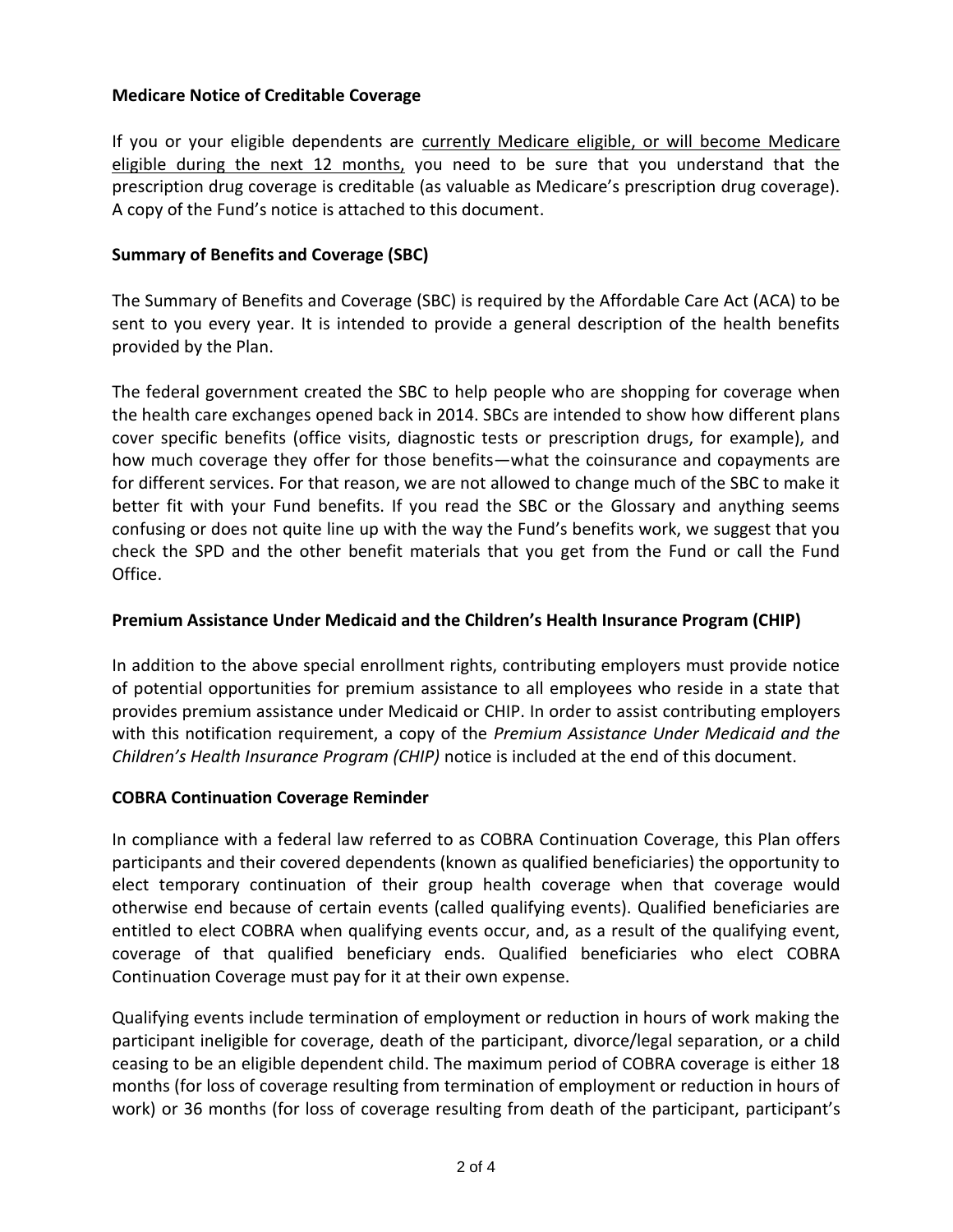entitlement to Medicare, divorce/legal separation, or a child ceasing to be an eligible dependent child), depending on which qualifying event occurred.

In order to elect COBRA coverage after a divorce/legal separation or a child ceasing to be a dependent child under the plan or you, the participant, becomes entitled to Medicare, you and/or a family member must inform the Plan in writing of that event no later than 60 days after that event occurs. That notice should be in writing and should be sent to the Fund Office via first class mail and must include the participant's name, the qualifying event, the date of the event, and the appropriate documentation in support of the qualifying event (such as divorce documents). *If you fail to notify the Fund Office within 60 days of the event, coverage will terminate as of the date of the event and your dependents will have no rights to COBRA.*

## *Other Options in Addition to COBRA*

When your coverage terminates, in addition to considering COBRA as a way to continue coverage, there may be other coverage options for you and your family. You may qualify for a special enrollment opportunity for another group health plan for which you are eligible (such as a spouse's plan) if you request enrollment within 30 days, even if the plan generally does not accept late enrollees.

Additionally, you may want to look for coverage through the Health Care Marketplace (see https://www.healthcare.gov/). In the Marketplace, you could be eligible for a tax credit that lowers your monthly premiums for Marketplace coverage, and you can see what your premium, deductibles, and out-of-pocket costs will be before you make a decision to enroll. Being eligible for COBRA does not limit your eligibility for coverage for a tax credit through the Marketplace. However, if you sign up for COBRA continuation coverage, you will only be able to switch to a Marketplace plan during a Marketplace open enrollment period. You can also end your COBRA continuation coverage early and switch to a Marketplace plan if you have another qualifying event such as marriage or birth of a child through something called a "special enrollment period." Be careful though - if you terminate your COBRA continuation coverage early without another qualifying event, you will have to wait to enroll in Marketplace coverage until the next open enrollment period and could end up without any health coverage in the interim. Once you have exhausted your COBRA continuation coverage and the coverage expires, you will be eligible to enroll in Marketplace coverage through a special enrollment period, even if Marketplace open enrollment has ended.

# *Keep in mind that if you sign up for Marketplace coverage instead of COBRA continuation coverage, you cannot switch to COBRA continuation coverage once your election period ends.*

*What if you are Medicare-eligible?* If you are eligible for Medicare, in general, if you don't enroll in Medicare Part A or B when you are first eligible because you are still employed, after the Medicare initial enrollment period, you have an 8-month special enrollment period to sign up for Medicare Part A or B, beginning on the earlier of

- The month after your employment ends; or
- The month after group health plan coverage based on current employment ends.